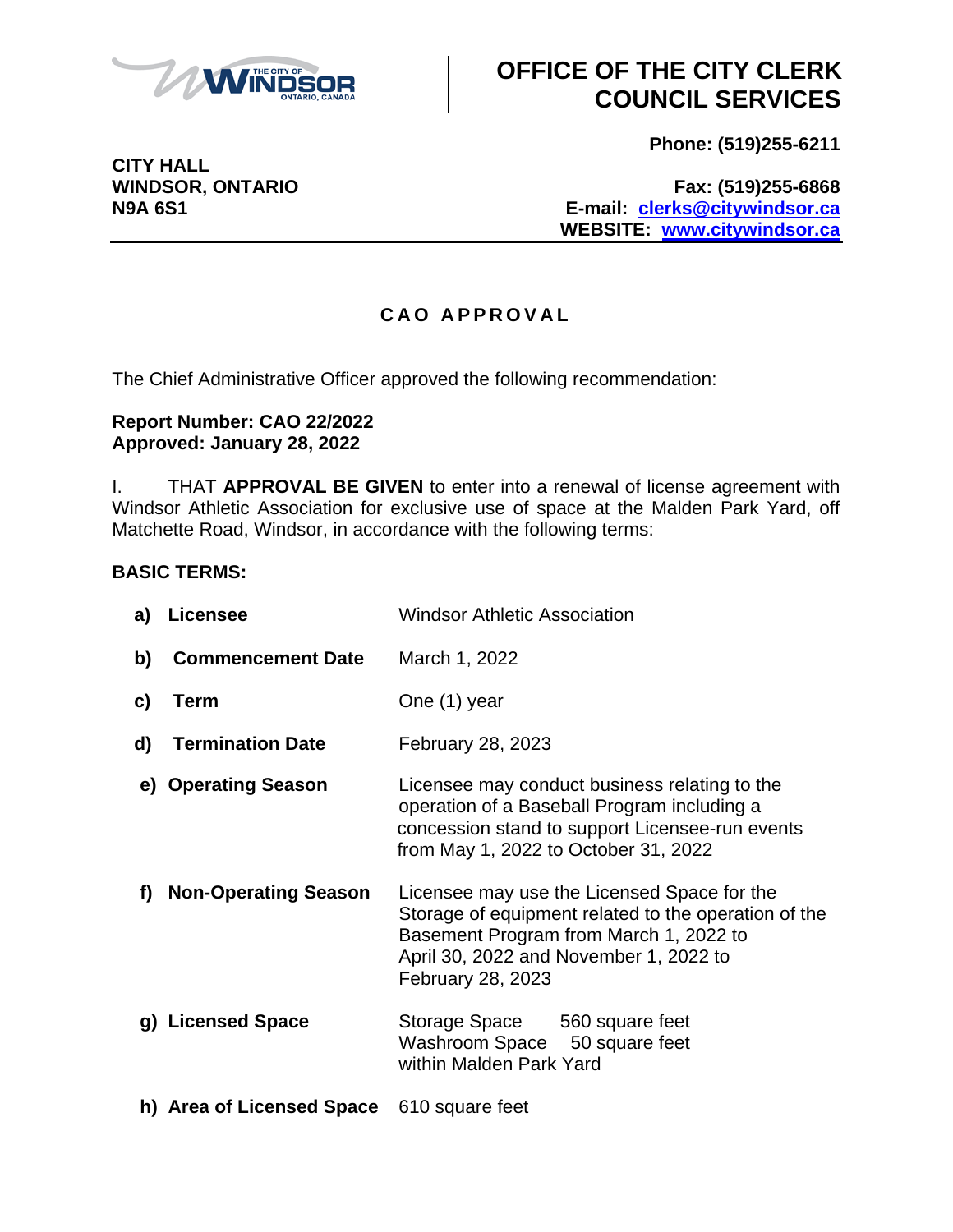

**Phone: (519)255-6211**

**WINDSOR, ONTARIO Fax: (519)255-6868 N9A 6S1 E-mail: [clerks@citywindsor.ca](mailto:clerks@citywindsor.ca) WEBSITE: [www.citywindsor.ca](http://www.citywindsor.ca/)**

| i) Annual License Fee             | \$1,586.00, plus HST                                                                                                                                                                                                                                                                                                                                                                                                                                                                                                                                                                                                                                                                                           |
|-----------------------------------|----------------------------------------------------------------------------------------------------------------------------------------------------------------------------------------------------------------------------------------------------------------------------------------------------------------------------------------------------------------------------------------------------------------------------------------------------------------------------------------------------------------------------------------------------------------------------------------------------------------------------------------------------------------------------------------------------------------|
| <b>Monthly License Fee</b><br>j)  | \$ 132.17, plus HST                                                                                                                                                                                                                                                                                                                                                                                                                                                                                                                                                                                                                                                                                            |
| k) Security Deposit               | <b>None</b>                                                                                                                                                                                                                                                                                                                                                                                                                                                                                                                                                                                                                                                                                                    |
| <b>Land Taxes</b><br>$\mathbf{D}$ | Not Applicable                                                                                                                                                                                                                                                                                                                                                                                                                                                                                                                                                                                                                                                                                                 |
| m) Utilities                      | Included in license fee                                                                                                                                                                                                                                                                                                                                                                                                                                                                                                                                                                                                                                                                                        |
| n) Permitted Use                  | <b>Equipment Storage Space</b>                                                                                                                                                                                                                                                                                                                                                                                                                                                                                                                                                                                                                                                                                 |
| o) Insurance                      | <b>General Liability Insurance</b><br>Minimum Limit \$2,000,000.00<br>Licensee's Legal Liability Insurance<br>Minimum Limit \$300,000.00<br>The Corporation of the City of Windsor to be listed as<br>additional insured and 30 days' notice of cancellation                                                                                                                                                                                                                                                                                                                                                                                                                                                   |
| p) Renewal                        | One (1) year option to renew on the following<br>conditions:<br>i.<br>Licensee provides written notice of its intent to<br>exercise the renewal option no later than three<br>(3) months prior to the expiration of the original<br>Term;<br>ii.<br>Licensor may arbitrarily or unreasonably withhold<br>consent, failing which, the option is void;<br>iii.<br>Any renewal will be on the same terms and<br>conditions herein, save and except the license<br>fee, which will be negotiated and mutually agreed<br>upon by the parties within the thirty day period<br>following provision of notice of the Licensee's<br>intent to exercise its option, failing such mutual<br>agreement, the option is void |

**CITY HALL<br>WINDSOR, ONTARIO**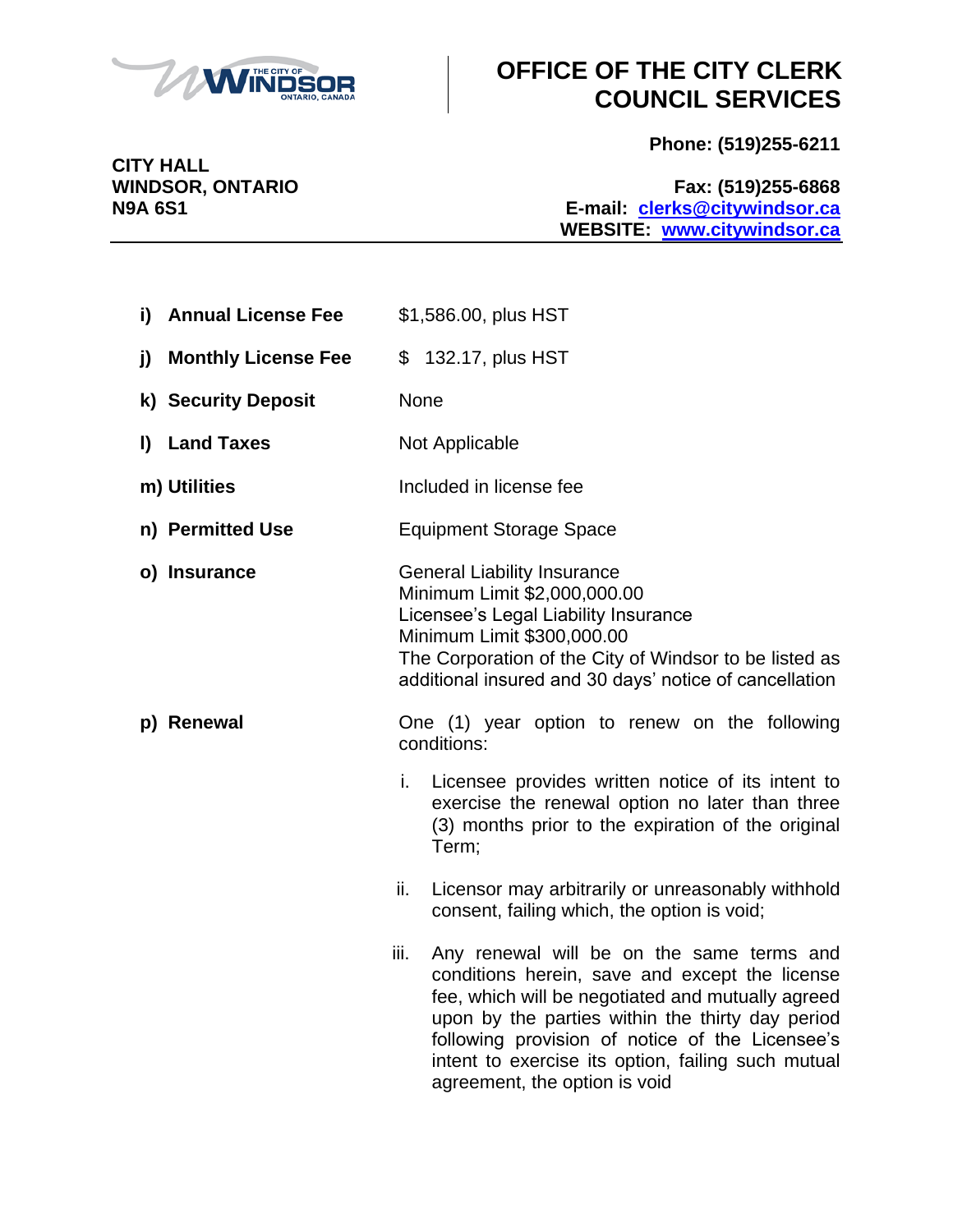

**Phone: (519)255-6211**

**CITY HALL**

#### **WINDSOR, ONTARIO Fax: (519)255-6868 N9A 6S1 E-mail: [clerks@citywindsor.ca](mailto:clerks@citywindsor.ca) WEBSITE: [www.citywindsor.ca](http://www.citywindsor.ca/)**

The term recommended herein represents the renewal period

**p) Guarantor** None

**q) Special Provisions:** Licensee can access the Licensed Space during the regular operational hours of the Park, in accordance with City By-law No. 131-2019

> Licensee is granted a non-exclusive license through the Park during the Term, strictly for the purpose of accessing the Licensed Space

> Licensee is responsible for cleaning and maintaining the washroom space within the Licensed Space at its own cost

> Licensee shall comply with the most up-to-date regulations in place under the *Emergency Management and Civil Protection Act*, as amended from time to time, regardless of the frequency of such amendments. Licensee shall also comply with any guidelines and best practices issued by the Province of Ontario or any other governing body in relation to limiting the spread of COVID-19

> Licensee acknowledges and assumes responsibility for complying with the *Reopening Ontario (A Flexible Response to COVID-19) Act, 2020*, S.O. 2020, c. 17, as may be amended from time to time, and all regulations, rules, and orders issued thereunder, including, without limitation, any masking requirements, physical distancing requirements, capacity limits, and proof of vaccination requirements (the "**COVID Rules**"). Licensee further agrees to indemnify and hold harmless The Corporation of the City of Windsor from any and all liability, fines, loss, claims, demands, costs and expenses arising in any way from any failure to comply with the COVID Rules